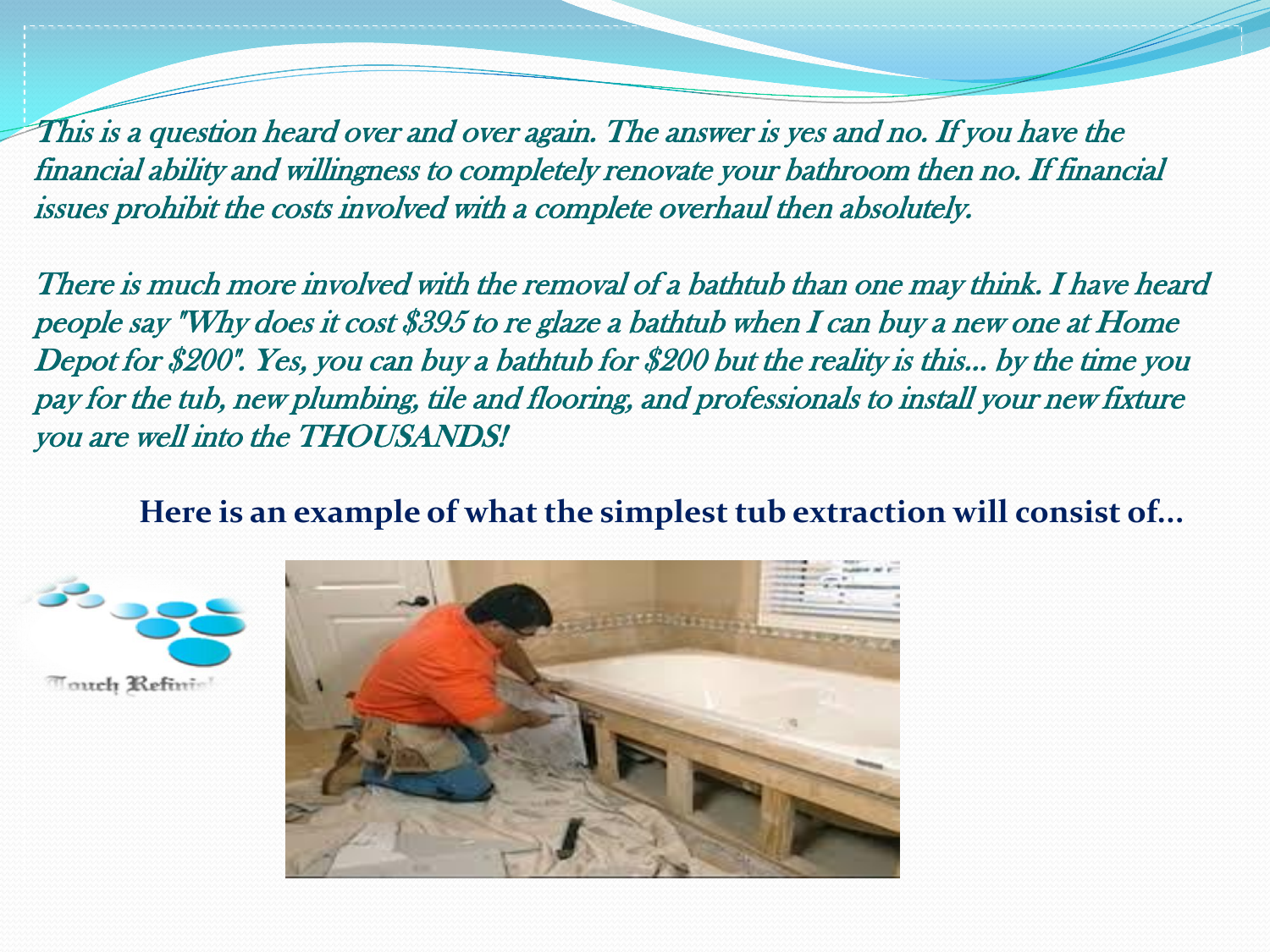1.) First all plumbing fixtures are disconnected. Using a saw, at least 6 inches of wall is removed from around the tub. Now this looks like a simple process and can be depending what is behind the tile. If there is metal mesh and plaster which was typically used in the 60s then it is much more difficult. Also, consider the fact that matching that old tile is unlikely but not impossible, there are a couple of tile companies out there that re-manufacture the old look.

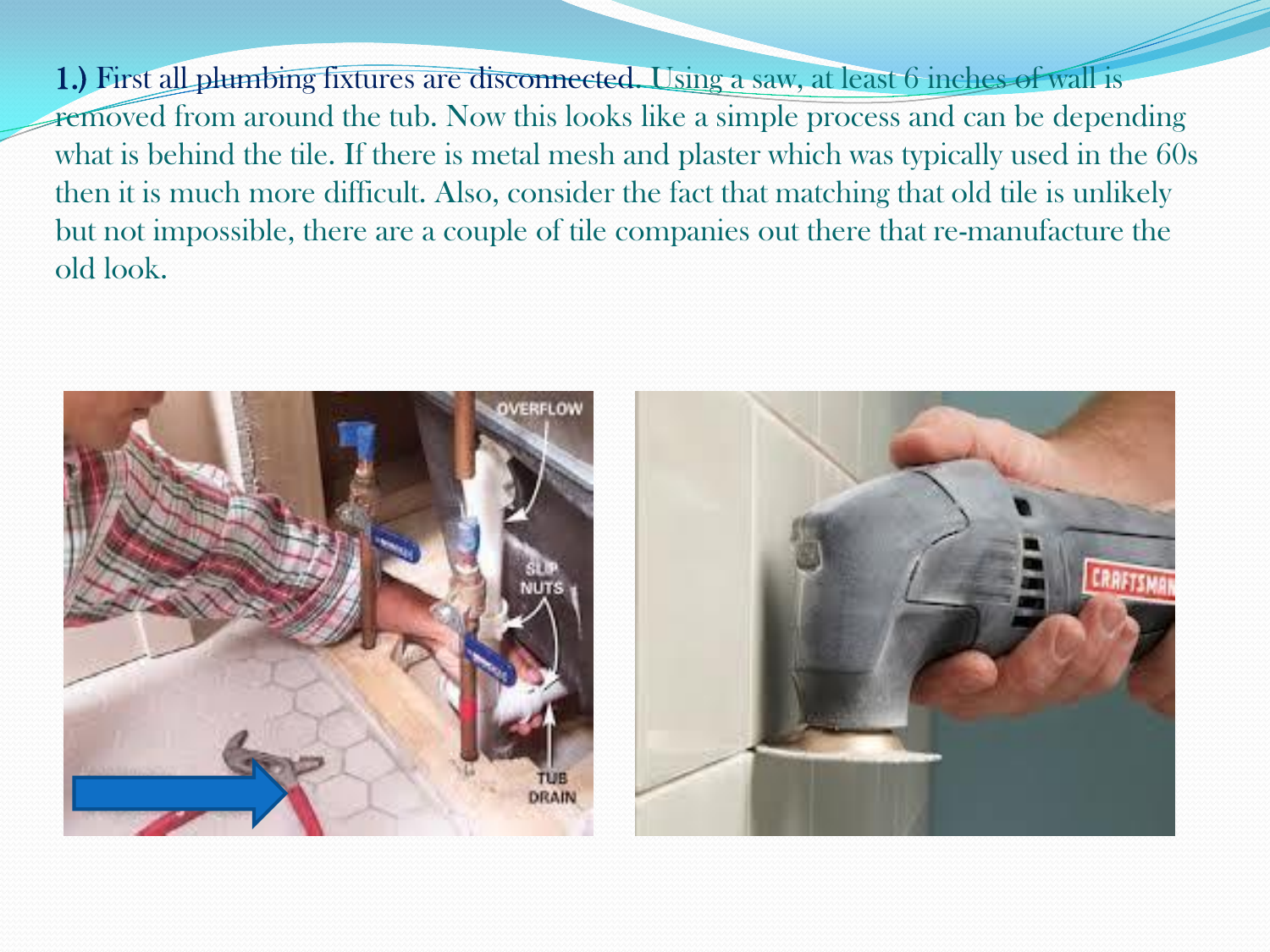## 2.) Then using a wrecking bar the tub is pried loose.



**3**.) Then the tub is lifted with a wrecking bar while soaped 1x4 wood skids are slid underneath. Now the tub will slide away on the skids. Sounds simple so far?

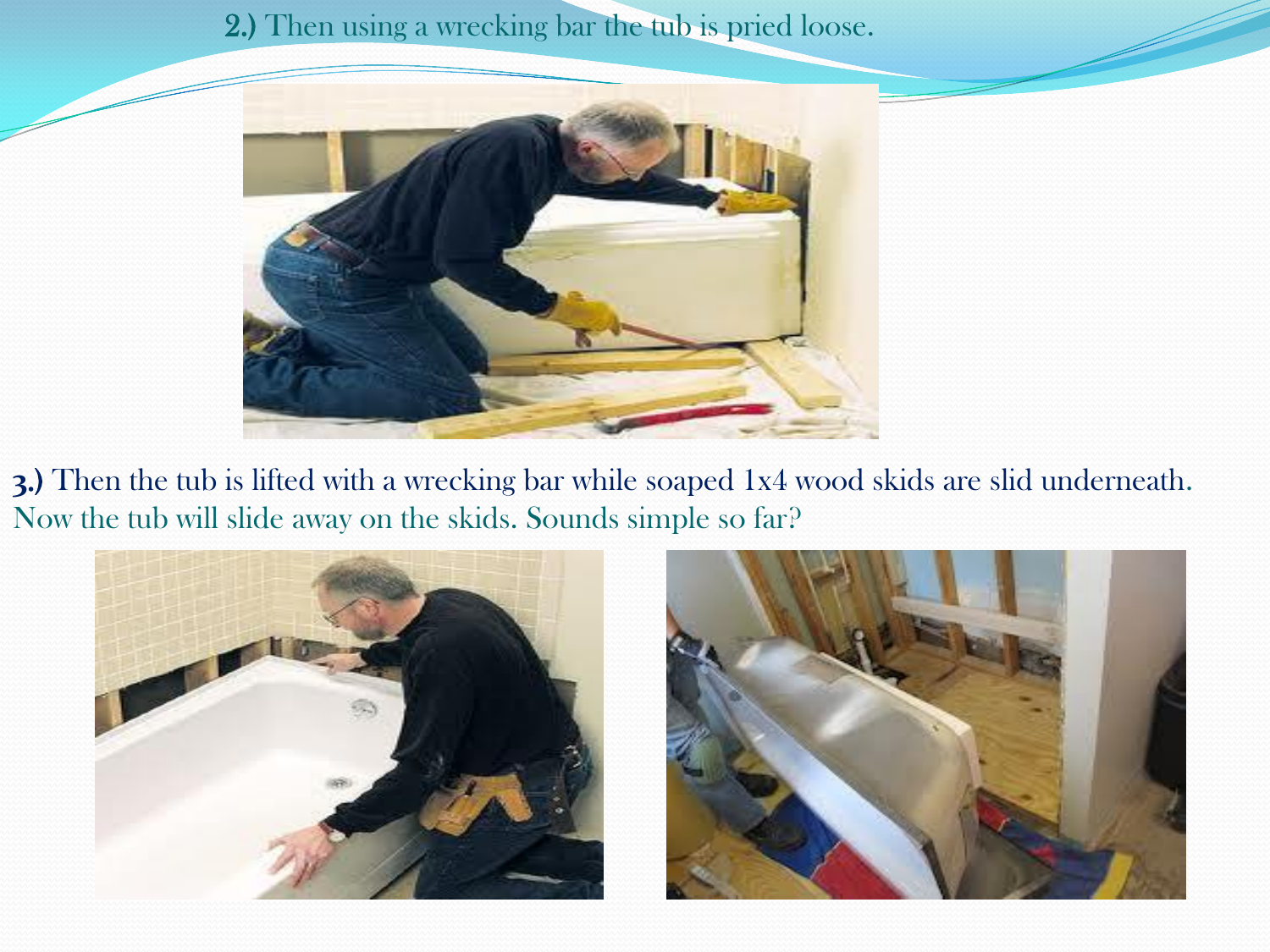4.) Last, a pressed steel, polymer or fiberglass tub is then cut up into pieces for disposal. A cast iron tub can be covered with a tarp and smashed to bits.



This is the least you can expect from the removal of your bathtub. The walls in these pictures are pristine with no apparent water damage. In an old home this is unlikely and will probably require some structural repair. What you will probably end up doing is a complete demo on the tub surround walls. Your \$200 tub has just cost you a headache. By the time you are done with your \$200 tub replacement you will have remodeled your whole bathroom. Bathtub Re glazing can be done in a day, used between 24 and hours and save you the expense and headaches involved with traditional replacement which makes it very practical.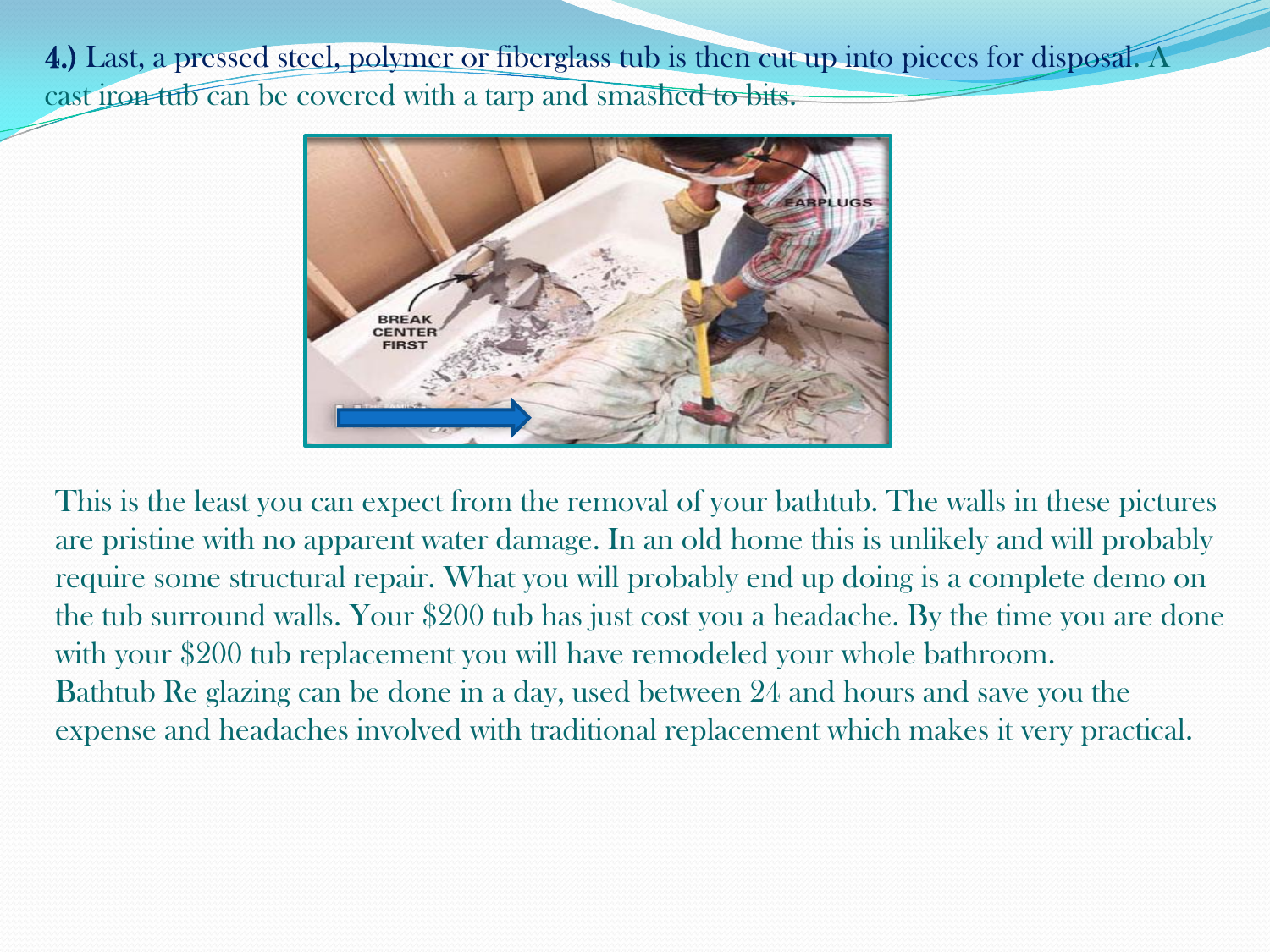If you are considering refinishing instead of replacement, consider In Touch Refinishing Do It Better!

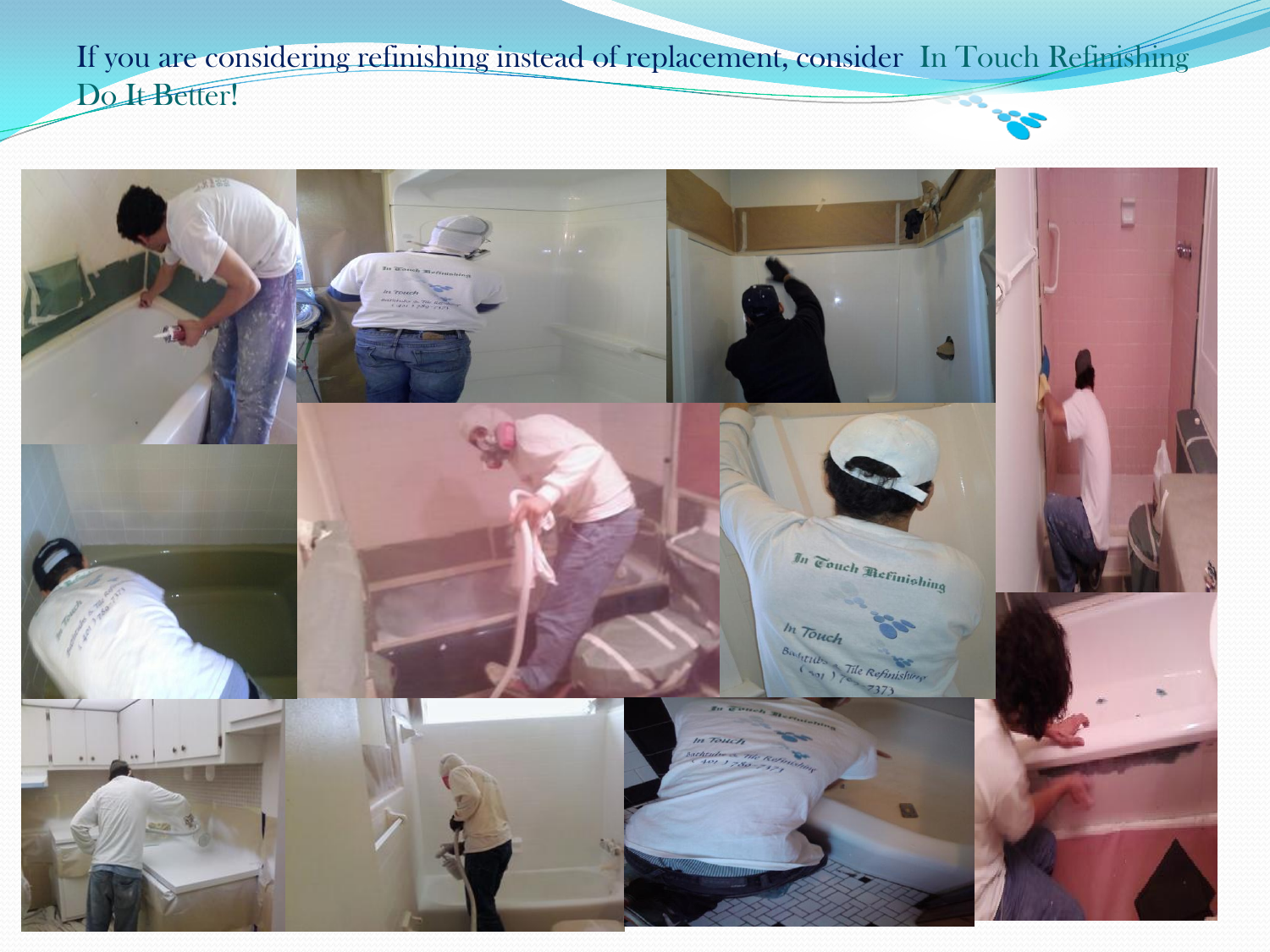## How to Re glaze Bathtub

Re glazing a bathtub is a good choice to bring your bathtub glaze back to its former shine. How to reglaze bathtub are not only simple to do, but safe your money from purchasing a bathtub to renew your dull old bathtub. Re glaze bathtub should be done step by step to achieve the perfect result. Before re glazing, prepare the surface of your bathtub first because bathtub which has been glazed..



## Bathtub Refinishing Cost

In many cases, bathtub refinishing cost up to \$500 and some can be so cheap as low as \$150.It can be depends on the request from the owner of the bathtub whether she want to only change the look of her bathroom or even want to plan or remodel the bathtub. If you just want to change the look, refinishing is a quick and easy way ….